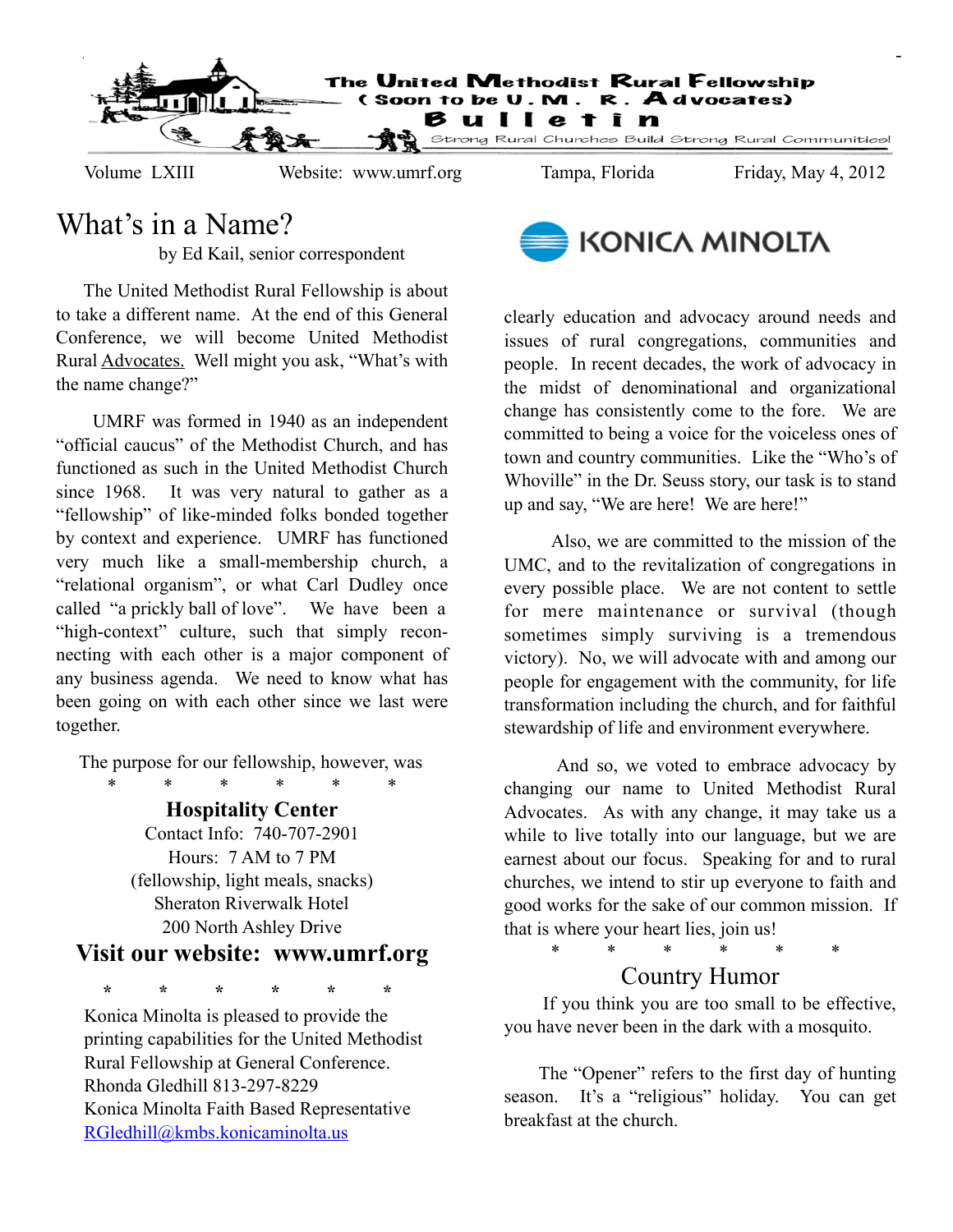## *Many Thanks*

--to those who stopped to visit our hospitality suite and/or office;

--to those delegates who voted for our legislation;

--to those who have been willing to talk and hear even if they did not agree;

--to those who contributed to and received our daily Bulletin with a smile;

--to those volunteers who have given their time and expertise during these two weeks;

--to those who have contributed financially to our presence here;

--to those who have supported us in prayer and spirit;

--to those who planned and organized far in advance so things would run smoothly;

--to those behind the scenes: hospitality staff, office staff, and the UMRF Executive Committee;

--to those who have prepared meals, distributed bulletins, monitored legislation, transported people, run errands, worked late, and risen early!